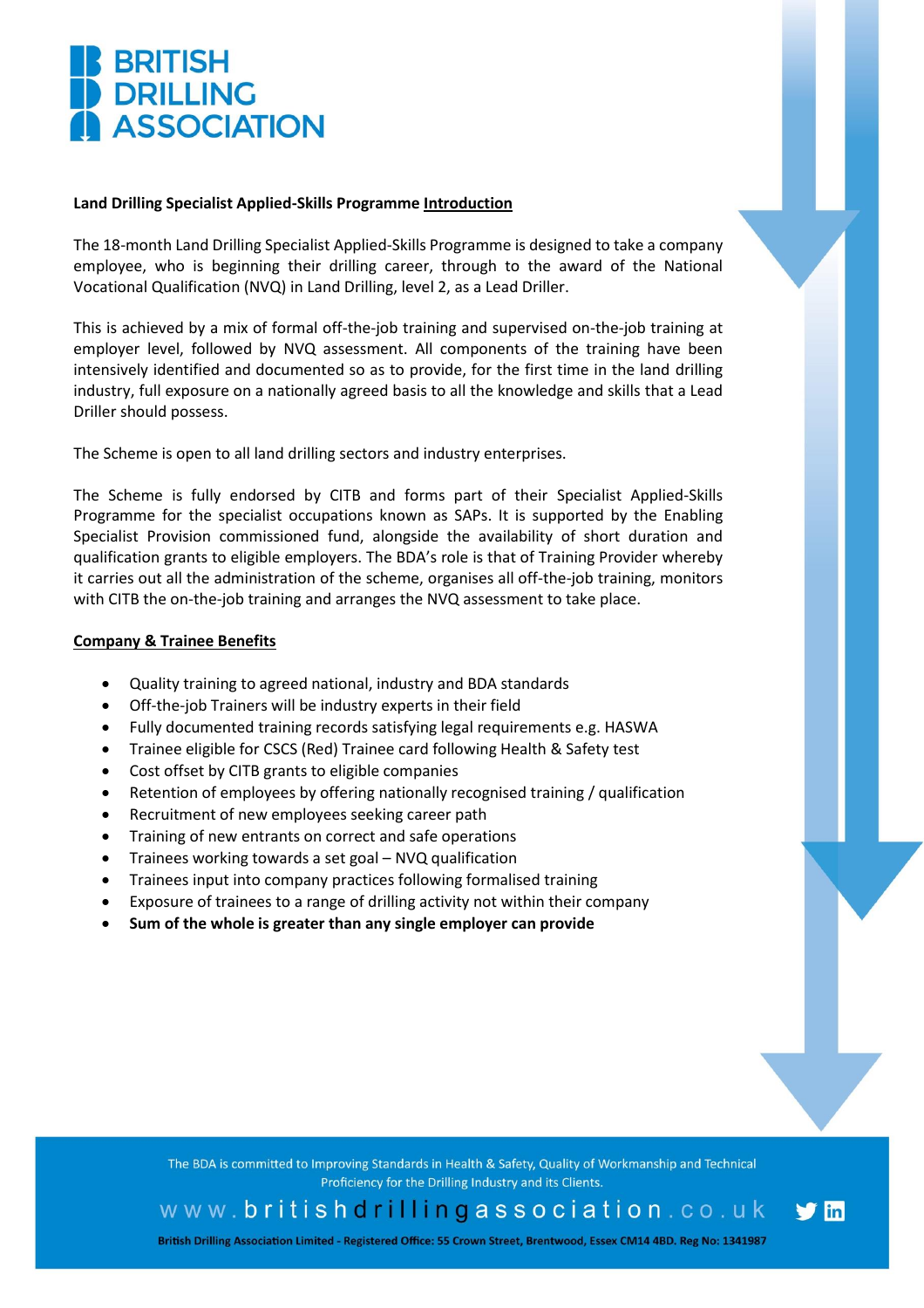

### **Scheme Content**

There are 3 components:

### **1. Off-the-job training**

As a minimum the trainee will attend up to 20 days of external training courses over the 2 years (mainly within the first 18 months). This training has 9 modules comprising:

| - Induction                            | 1 day  |
|----------------------------------------|--------|
| - Employment Rights & Responsibilities | 1 day  |
| - Health, Safety & Environment         | 3 days |
| - Geology                              | 2 days |
| - Drilling Applications & Methods      | 3 days |
| - Site Management                      | 1 day  |
| - Drilling & Grouting                  | 3 days |
| - Ground Investigation                 | 4 days |
| - Anchoring                            | 2 days |
|                                        |        |

If you don't see your drilling sector featured there's no cause for alarm. It will be covered!

The 2 additional days are a First Aid at Work course and a Confined Spaces course which are separately booked by the trainee's employer.

The courses, organised by the BDA, will be at varying locations, including visits to manufacturing facilities and sites. Most importantly, the Trainers will be "best in their field", widely experienced, and keen to pass on all their knowledge to the future industry generation.

The courses and lunchtime snacks are included in the trainee's cost. Travel, accommodation, evening meals and other incidental expenses are to the trainee's employer.

### **2. On-the-job training**

This is the employer's responsibility to arrange, and document that it has been provided according to the schedule laid down by the scheme. The BDA provides the training record / schedule, which lists all the items and components that must be delivered by a responsible person of the employer. For example, the employer must train the trainee in Personal Protective Equipment (PPE) – types, selection, maintenance & storage.

At intervals, the BDA and CITB will inspect the training record / schedule for each trainee, which has to be signed and dated by both the trainee and the employer's representative for each of its elements.

The trainee can probably drive this process and insist that their "training logbook" is kept up to date! The employer will be just as keen to ensure that it is up to date because grant may be withheld!!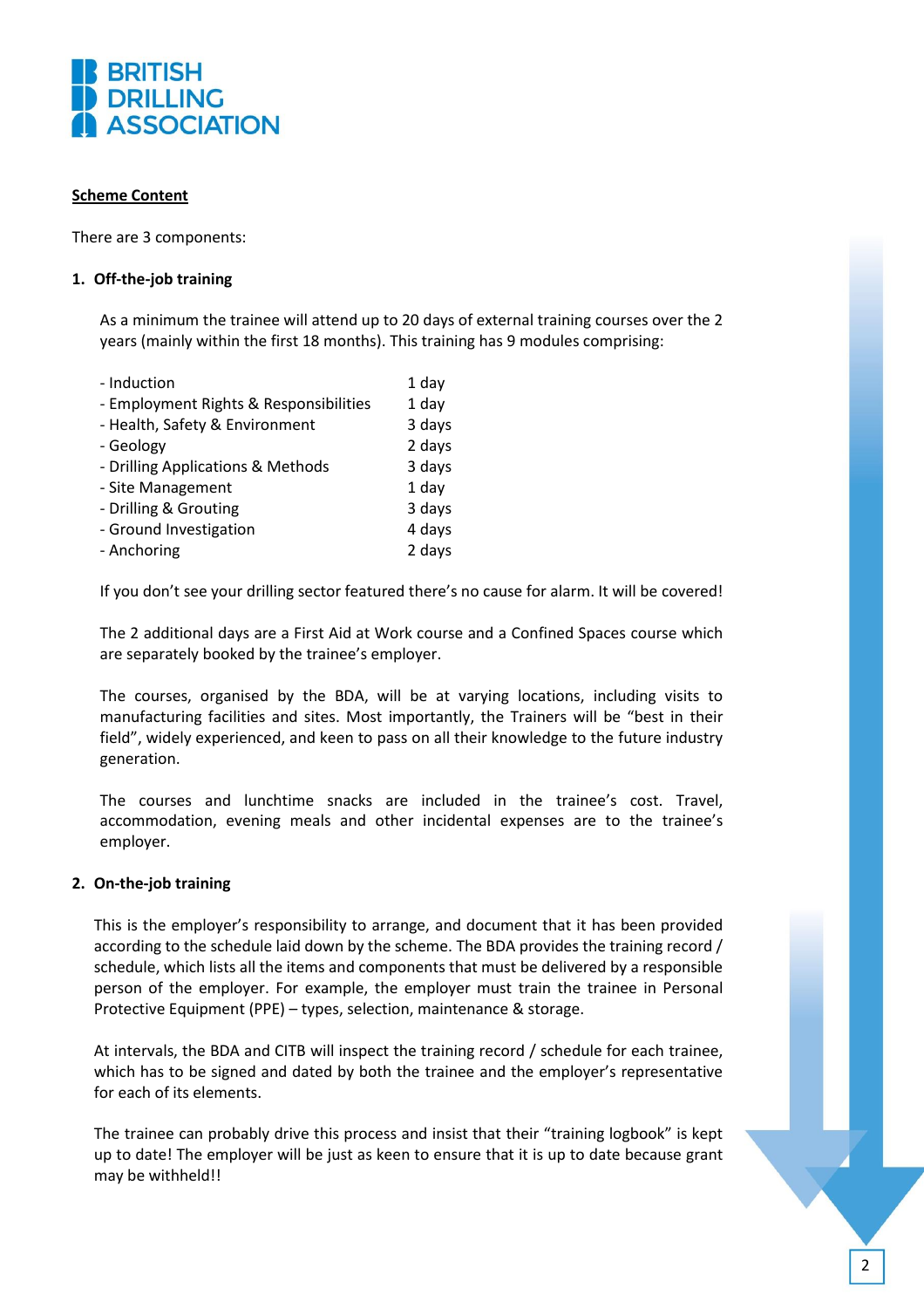

#### **3. NVQ Assessment**

Training is not assessment. The NVQ Assessor will be looking for evidence that the trainee can demonstrate competence. Part of competence is knowledge so the off-the-job training and on-the-job training will provide much needed evidence for the assessor.

In addition, the assessor will need to have witnessed evidence that the trainee can actually perform and show practical skill. Much of the on-the-job training will be done by the trainee's supervisor (foreman, mentor, Lead Driller etc.). If that person is registered as a Work-based Recorder, then the Assessor can take the latter's recorded evidence. If so, the NVQ assessment is within the cost of the scheme. Should the Assessor not have access to Work-based Recorder evidence then there will be additional charges on top of the Trainee Scheme cost.

#### **Costs / Grants**

The BDA will make a charge to the employer based on a fixed fee which is currently £6,500 + VAT for a BDA Corporate member. Non-BDA members should ask for a specific quotation. For CITB levy payers is reduced to £2000

The charge will be payable in instalments.

The charge will cover: -

- Off-the-job training (including lunchtime meals)
- NVQ assessment (provided Work-based Recorder evidence)
- Training Schedule On-the-Job
- NVQ Registration
- BDA / CITB monitoring
- BDA Administration

The extra direct costs to employer will be overnight accommodation, evening meals & incidental expenses, and travel expenses for off-the-job training.

CITB levy paying employers (in-scope) now provide 'Travel to Train'. They reimburse 80% of accommodation costs for trainee who attend colleges or training providers where overnight stays and travel to/from a hotel are required. You can also apply for trainee travel expenses where the cost exceeds £30 per week. Companies should also ensure that their employees are insured by the company while attending off-the-job-training, which may entail practical training.

CITB levy paying employers (in-scope), will also be entitled to attendance grants when candidates are attending the formal training sessions and a further grant upon achievement of the NVQ.

#### **Contract**

As this is a formal trainee scheme lasting 2 years it will be necessary to complete:

- An agreement (contract) between the BDA and employer for each trainee
- A CITB Grant Registration and Training Agreement form